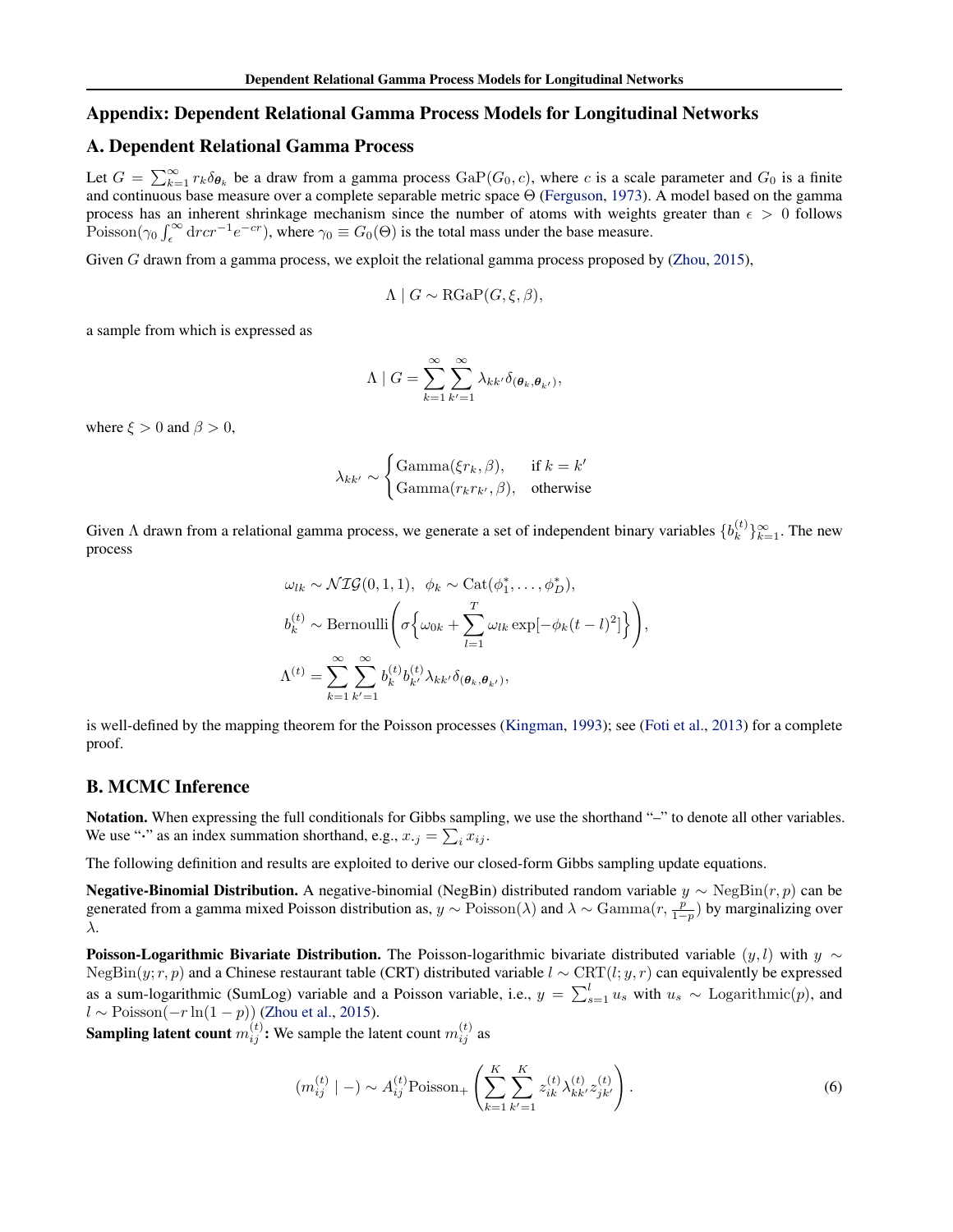<span id="page-1-0"></span>We note that we can re-express the latent Poisson count  $m_{ij}^{(t)}$  as

$$
m_{ij}^{(t)} = \sum_{k=1}^{K} \sum_{k'=1}^{K} m_{ikk'j}^{(t)},
$$

where  $m_{ikk'j}^{(t)} \sim \text{Poisson}(z_{ik}^{(t)} \lambda_{kk'}^{(t)} z_{jk'}^{(t)})$ . We define  $m_{ik}^{(t)} \equiv \sum_{j \neq i} \sum_{k'} m_{ikk'j}^{(t)}$ . Via the Poisson additive property, we have  $m_{ik}^{(t)}$ .  $\sim$  Poisson $(z_{ik}^{(t)} \psi_{ik}^{(t)})$ , where  $\psi_{ik}^{(t)} \equiv \sum_{j\neq i} \sum_{k'} z_{jk'}^{(t)} \lambda_{kk'}^{(t)}$ .

**Sampling latent subcount**  $m_{ikk'j}^{(t)}$ : To update the node-group memberships  $\{z_{ik}^{(t)}\}_{i,k,t}$  and group-group interaction weights  $\{\lambda_{kk'}^{(t)}\}_{k,k',t}$ , we need to partition the count  $m_{ij}^{(t)}$  into the sub counts  $\{m_{ikk'j}^{(t)}\}_{k,k'}$ , where  $m_{ikk'j}^{(t)}$  measures the interaction strength between nodes i and j due to their associations to groups k and  $k'$ , respectively. Via the Poisson-multinomial equivalence, we sample the latent subcounts  $m_{ikk'j}^{(t)}$  as

$$
\left(\{m_{ikk'j}^{(t)}\} \mid -\right) \sim \text{Multinomial}\left(m_{ij}^{(t)}; \frac{\{\lambda_{kk'}^{(t)} z_{ik}^{(t)} \}^{\{t\}}}{\sum_{k=1}^{K} \sum_{k'=1}^{K} \lambda_{kk'}^{(t)} z_{ik'}^{(t)} z_{jk'}^{(t)}}\right). \tag{7}
$$

Sampling thinning variable  $b_k^{(t)}$  $h_k^{(t)}$ : If  $\sum_i m_{ik}^{(t)} > 0$ , we set  $b_k^{(t)} = 1$ , and if  $\sum_i m_{ik}^{(t)} = 0$ , we sample  $b_k^{(t)}$  $k^{(t)}$  by the following process: we define fictitious latent counts  $\varpi_k^{(t)} \sim \text{Poisson}(r_k \xi \rho_{kk})$  disregarding  $b_k^{(t)}$  $\boldsymbol{h}_k^{(t)}$  to determine whether  $\sum_i m_{ik\cdot\cdot}^{(t)}=0$ because group k has been thinned or because group k has not been observed at time t. Hence, we sample  $b_k^{(t)}$  when  $\sum_i m_{ik\cdot\cdot}^{(t)}=0$  as

1. If  $\varpi_k^{(t)} = 0$ , we sample  $b_k^{(t)}$  $k^{(l)}$  as

$$
p(b_k^{(t)} = 1 \mid \varpi_{kk}^{(t)} = 0) \propto p(b_k^{(t)} = 1) \text{Poisson}(0; r_k \xi \rho_{kk}),
$$
  
\n
$$
p(b_k^{(t)} = 0 \mid \varpi_{kk}^{(t)} = 0) \propto p(b_k^{(t)} = 0) \text{Poisson}(0; r_k \xi \rho_{kk}).
$$
\n(8)

2. If  $\varpi_k^{(t)} > 0$ , we sample  $b_k^{(t)}$  $k^{(i)}$  as

$$
p(b_k^{(t)} = 1 \mid \varpi_{kk}^{(t)} > 0) \propto p(b_k^{(t)} = 1) \left[ 1 - \text{Poisson}(0; r_k \xi \rho_{kk}) \right].
$$
\n(9)

**Sampling kernel weights**  $\omega$ **:** The normal-inverse-gamma prior placed over  $\omega_{lk}$  can be equivalently generated from the following process by introducing auxiliary variables  $\{\vartheta_{lk}\}$ :

$$
\vartheta_{lk} \sim \text{Gamma}(1, 1),
$$
  

$$
\omega_k \sim \mathcal{N}(0, \Sigma_{\vartheta}),
$$

where  $\omega_k = (\omega_{1k}, \dots, \omega_{Lk})$  and  $\Sigma_{\vartheta} = \text{diag}(\vartheta_{0k}, \dots, \vartheta_{Lk})$ . Let  $\mathcal{K}_{tk} = (1, \mathcal{K}(t, t_1, \phi_k), \dots, \mathcal{K}(t, t_L, \phi_k))^{\mathrm{T}}$  be the vector of the kernels evaluated at time t. We sample  $\{\omega_{lk}\}$  exploiting a Pólya-gamma data augmentation technique (Polson et al., 2013) for logistic regression by introducing auxiliary variables as

$$
(\tilde{b}_{kt} \mid -) \sim \text{PG}(1, \mathcal{K}_{tk}^{\text{T}} \omega_k),
$$

where PG(a, b) denotes the Pólya-gamma distribution with  $b \in \mathbb{R}$  and  $a > 0$ . Let  $\Omega(\tilde{b}_k)$  denote the  $T \times T$  diagonal matrix whose *t*-th diagonal element is  $\tilde{b}_{kt}$ , and let  $\mu_k = (b_k^{(1)} - 1/2, \dots, b_k^{(T)} - 1/2)^T$ . The conditional distribution of  $\omega_k$  is

$$
(\omega_k \mid -) \sim \mathcal{N}(\mu_{\omega_k}, \Sigma_{\omega_k}), \tag{10}
$$

where  $\Sigma_{\omega_k} = (\Sigma_{\vartheta}^{-1} + \mathcal{K}_{tk}^{\mathrm{T}} \Omega(\tilde{b}_k) \mathcal{K}_{tk})^{-1}$  and  $\mu_{\omega_k} = \Sigma_{\omega_k} \mathcal{K}_{tk}^{\mathrm{T}} \mu_k$ .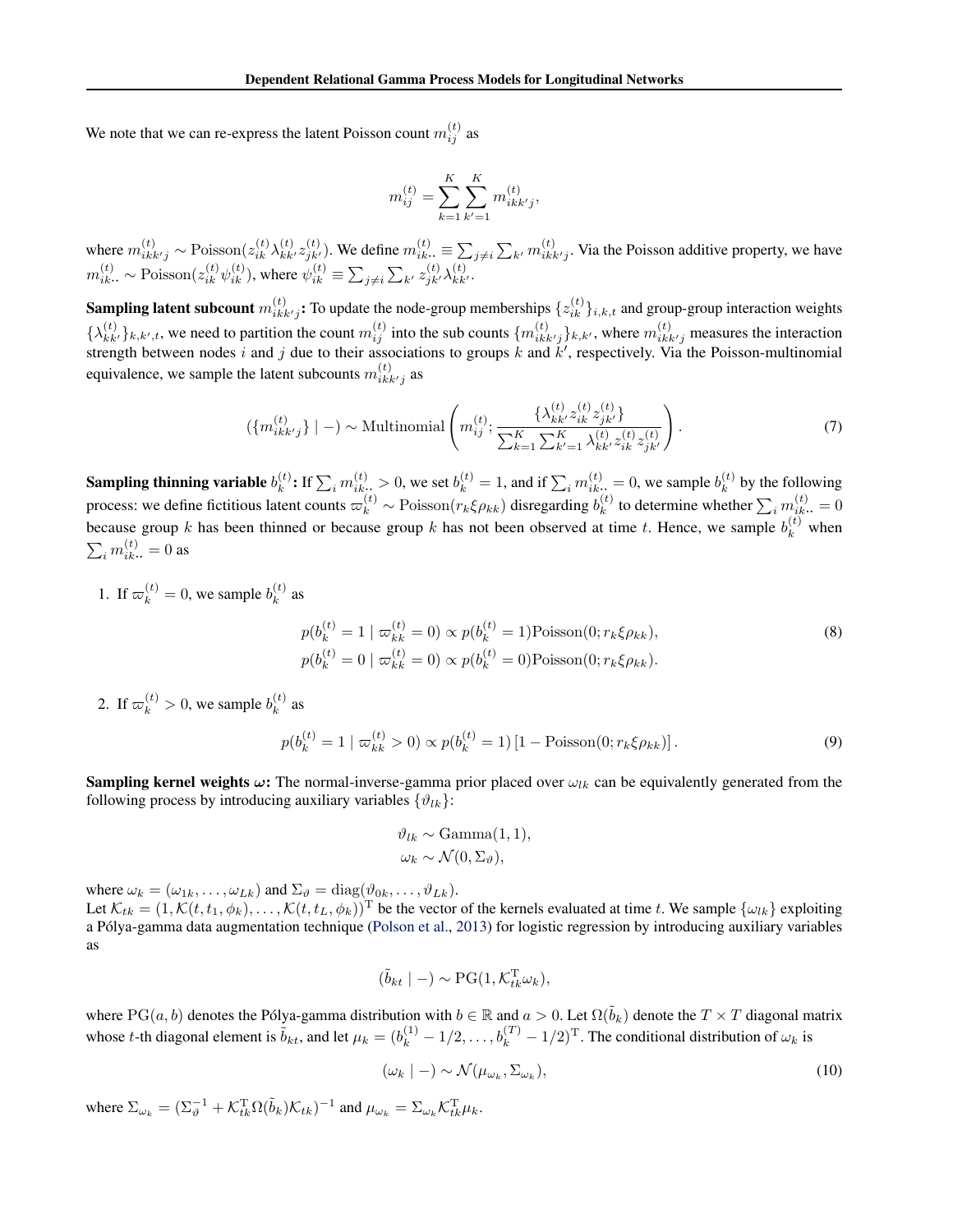<span id="page-2-0"></span>We sample  $\vartheta_{lk}$  from its conditional posterior via the gamma normal conjugacy as

$$
(\vartheta_{lk} \mid -) \sim \text{Gamma}\left(\frac{3}{2}, 1 + \frac{1}{2}\omega_{lk}^2\right).
$$

**Sampling kernel width**  $\phi$ **:** We uniformly draw  $\phi_k$  from a fixed dictionary  $\{\phi_1^*, \dots, \phi_D^*\}$  of size D, and hence sample  $\phi_k$  as

$$
p(\phi_k = \phi_d^* \mid -) \propto \frac{1}{D} \prod_{t \in \mathcal{T}} \left( P_{\phi_d^*}(t) \right)^{b_k^{(t)}} \left( 1 - P_{\phi_d^*}(t) \right)^{1 - b_k^{(t)}} \tag{11}
$$

where the thinning function is denoted as a function of  $\phi_d^*$  since the values of all the other variables are fixed as

$$
P_{\phi_d^*}(t) = \sigma \left\{ \omega_{0k} + \sum_{l=1}^T \omega_{lk} \exp[-\phi_k(t-l)^2] \right\}.
$$

Augmenting and marginalizing the gamma Markov processes: We start from  $t = T$  because none of the latent memberships  $\{z_{ik}^{(t)}\}_{t=1}^{T-1}$  at previous times depend on  $z_{ik}^{(T)}$  in their prior specifications,

$$
m_{ik}^{(T)} \sim \text{Poisson}(z_{ik}^{(T)} \psi_{ik}^{(T)}), \qquad z_{ik}^{(T)} \sim \text{Gamma}(z_{ik}^{(T-1)}, \tau).
$$

Marginalizing over  $z_{ik}^{(T)}$  via the gamma Poisson conjugacy, we obtain

$$
m_{ik\cdot\cdot}^{(T)}\sim \mathrm{NegBin}(z_{ik}^{(T-1)},\eta_{ik}^{(T)}),
$$

where  $\eta_{ik}^{(T)} \equiv \frac{\psi_{ik}^{(T)}}{\tau + \psi_{ik}^{(T)}}$ .

To marginalize over  $z_{ik}^{(T-1)}$ , we introduce an auxiliary variable  $\hat{m}_{ik}^{(T)} \sim \text{CRT}(m_{ik}^{(T)})$  $\hat{z}_{ik}^{(T)}$ ,  $z_{ik}^{(T-1)}$ ). Then, we augment  $m_{ik}^{(T)}$ .  $ik\cdot\cdot$ under its compound Poisson representation as

$$
m_{ik\cdot\cdot}^{(T)} = \sum_{l=1}^{\hat{m}_{ik\cdot}^{(T)}} u_l, \quad u_l \sim \text{Logarithmic}(\eta_{ik}^{(T)}), \quad \hat{m}_{ik}^{(T)} \sim \text{Poisson}\Big[-z_{ik}^{(T-1)}\ln(1-\eta_{ik}^{(T)})\Big].
$$

Since we already have  $m_{ik}^{(T-1)} \sim \text{Poisson}(z_{ik}^{(T-1)} \psi_{ik}^{(T-1)})$ , we immediately obtain

$$
\tilde{m}_{ik}^{(T-1)} \equiv \hat{m}_{ik}^{(T)} + m_{ik}^{(T-1)} \sim \text{Poisson}\Big(z_{ik}^{(T-1)} \Big[\psi_{ik}^{(T-1)} - \ln(1 - \eta_{ik}^{(T)})\Big]\Big).
$$
\n(12)

Combining the Poisson likelihood in Eq. (12) with the gamma prior placed on  $z_{ik}^{(T-1)}$ , we can marginalize over  $z_{ik}^{(T-1)}$  and have

$$
\tilde{m}_{ik}^{(T-1)} \sim \text{NegBin}\Big(z_{ik}^{(T-2)}, \eta_{ik}^{(T-1)}\Big),\,
$$

where  $\eta_{ik}^{(T-1)} \equiv \frac{\psi_{ik}^{(T-1)} - \ln(1-\eta_{ik}^{(T)})}{\tau + \psi_{ik}^{(T-1)} - \ln(1-\eta_{ik}^{(T)})}$  $\frac{\psi_{ik}}{\tau+\psi_{ik}^{(T-1)}-\ln(1-\eta_{ik}^{(T)})}$ 

We then recursively introduce  $\hat{m}_{ik}^{(T-1)} \sim \text{CRT}(\tilde{m}_{ik}^{(T-1)}, z_{ik}^{(T-2)})$ , and augment  $\tilde{m}_{ik}^{(T-1)}$  under its compound Poisson representation as

$$
\tilde{m}_{ik}^{(T-1)} = \sum_{l=1}^{\hat{m}_{ik}^{(T-1)}} u_l, \quad u_l \sim \text{Logarithmic}(\eta_{ik}^{(T-1)}), \quad \hat{m}_{ik}^{(T-1)} \sim \text{Poisson}\Big[-z_{ik}^{(T-2)}\ln(1-\eta_{ik}^{(T-1)})\Big].
$$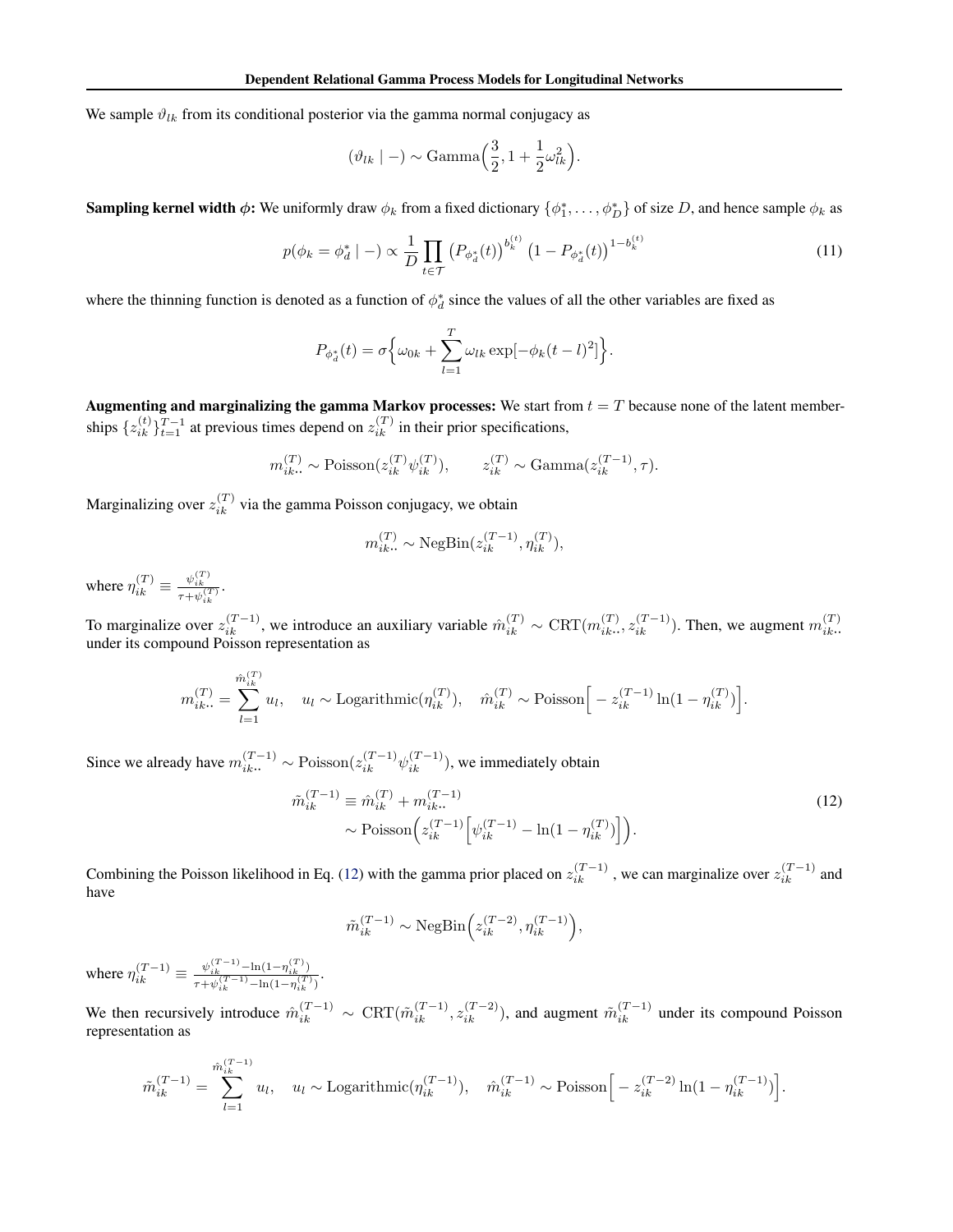<span id="page-3-0"></span>Marginalizing over  $z_{ik}^{(T-2)}$  as we did for  $z_{ik}^{(T-1)}$  yields

$$
\tilde{m}_{ik}^{(T-2)} \sim \text{NegBin}\Big(z_{ik}^{(T-3)}, \eta_{ik}^{(T-2)}\Big).
$$

Repeatedly exploiting the same procedure from  $t = T$  to 1, we augment each latent membership  $z_{ik}^{(t)}$  with an auxiliary variable  $\hat{m}_{ik}^{(t)}$ , which backwardly propagates the summarized information from time t to  $t-1$ . Via the augmented parameter space, we can straightforwardly obtain closed-form conditional posteriors for  $\{z_{ik}^{(t)}\}_{t=1}^T$  using the gamma Poisson conjugacy. **Sampling node-group memberships**  $Z^{(1:T)}$ : We can sample the auxiliary variables  $\hat{m}_{ik}^{(t)}$  and update  $\eta_{ik}^{(t)}$  backwardly from  $t = T$  to 1 as

$$
\hat{m}_{ik}^{(t)} \sim \text{CRT}(\hat{m}_{ik}^{(t+1)} + m_{ik}^{(t)}, z_{ik}^{(t-1)}),
$$
\n
$$
\hat{m}_{ik}^{(t)} \sim \text{CFT}(\hat{m}_{ik}^{(t+1)}, z_{ik}^{(t+1)}),
$$
\n(13)

$$
\eta_{ik}^{(t)} = \frac{\psi_{ik}^{(t)} - \ln(1 - \eta_{ik}^{(t+1)})}{\tau + \psi_{ik}^{(t)} - \ln(1 - \eta_{ik}^{(t+1)})},\tag{14}
$$

where we have  $z_{ik}^{(0)} \equiv \theta_{ik}, \hat{m}_{ik}^{(T+1)} = 0$  and  $\eta_{ik}^{(T+1)} = 0$ . We then sample  $\theta_{ik}$  and  $z_{ik}^{(t)}$  forwardly from  $t = 1$  to  $T$  as

$$
(\theta_{ik} \mid -) \sim \text{Gamma}\left[1 + \hat{m}_{ik}^{(1)}, 1 - \ln(1 - \eta_{ik}^{(1)})\right],\tag{15}
$$

$$
(z_{ik}^{(t)} \mid -) \sim \text{Gamma}\left[\hat{m}_{ik}^{(t+1)} + z_{ik}^{(t-1)} + m_{ik}^{(t)}, \tau + \psi_{ik}^{(t)} - \ln(1 - \eta_{ik}^{(t+1)})\right], \qquad t \in \mathcal{T}.
$$
 (16)

**Marginalizing over**  $\Lambda$ **, r:** We define the latent Poisson count

$$
m_{\cdot k k'}^{(\cdot)} \equiv 2^{-\delta_{k k'}} \sum_{t} \sum_{j \neq i} m_{i k k' j}^{(t)},
$$

where  $\delta_{kk'} = 1$  if  $k = k'$ , and  $\delta_{kk'} = 0$  otherwise. Via the Poisson additive property, we have

$$
m_{\cdot k k'}^{(\cdot)} \sim \text{Poisson}(\lambda_{k k'} \rho_{k k'}),
$$

where  $\rho_{kk'} \equiv \sum_t b_k^{(t)}$  ${}_{k}^{(t)}b_{k'}^{(t)}\sum_{i}\sum_{j\neq i}z_{ik}^{(t)}z_{jk'}^{(t)}.$ As we have the prior specification  $\lambda_{kk'} \sim \text{Gamma}(r_k \xi^{\delta_{kk'}} r_{k'}^{1-\delta_{kk'}}, \beta)$ , marginalizing over  $\lambda_{kk'}$  yields

$$
m_{\cdot k k'}^{(\cdot)} \sim \text{NegBin}(r_k \xi^{\delta_{kk'}} r_{k'}^{1-\delta_{kk'}}, \chi_{kk'}),
$$

where  $\chi_{kk'} \equiv \frac{\rho_{kk'}}{\beta + \rho_k}$  $\frac{\rho_{kk'}}{\beta+\rho_{kk'}}$ .

To marginalize over  $r_k$ , we introduce an auxiliary variable:

$$
l_{kk'} \sim \text{CRT}(m_{\cdot kk'}^{(\cdot)}, r_k \xi^{\delta_{kk'}} r_{k'}^{1-\delta_{kk'}}),\tag{17}
$$

and then re-express the joint distribution over  $m_{\cdot k k^{\prime}}^{(\cdot)}$  and  $l_{k k^{\prime}}$  as

$$
m_{\cdot k k'}^{(\cdot)} = \sum_{l=1}^{l_{kk'}} u_l, \quad u_l \sim \text{Logarithmic}(\chi_{kk'}), \quad l_{kk'} \sim \text{Poisson}[-r_k \xi^{\delta_{kk'}} r_{k'}^{1-\delta_{kk'}} \ln(1-\chi_{kk'})].
$$

Via the Poisson additive property, we have

$$
l_{k\cdot} \equiv \sum_{k'} l_{kk'} \sim \text{Poisson}[-r_k \sum_{k'} \xi^{\delta_{kk'}} r_{k'}^{1-\delta_{kk'}} \ln(1-\chi_{kk'})].
$$

Sampling group interaction weights  $\Lambda$ : Via the gamma Poisson conjugacy, we sample  $\lambda_{kk'}$  from its conditional posterior as

$$
(\lambda_{kk'} | -) \sim \text{Gamma}\left[m_{\cdot kk'}^{(\cdot)} + r_k \xi^{\delta_{kk'}} r_{k'}^{1-\delta_{kk'}}, \beta + \rho_{kk'}\right].
$$
\n(18)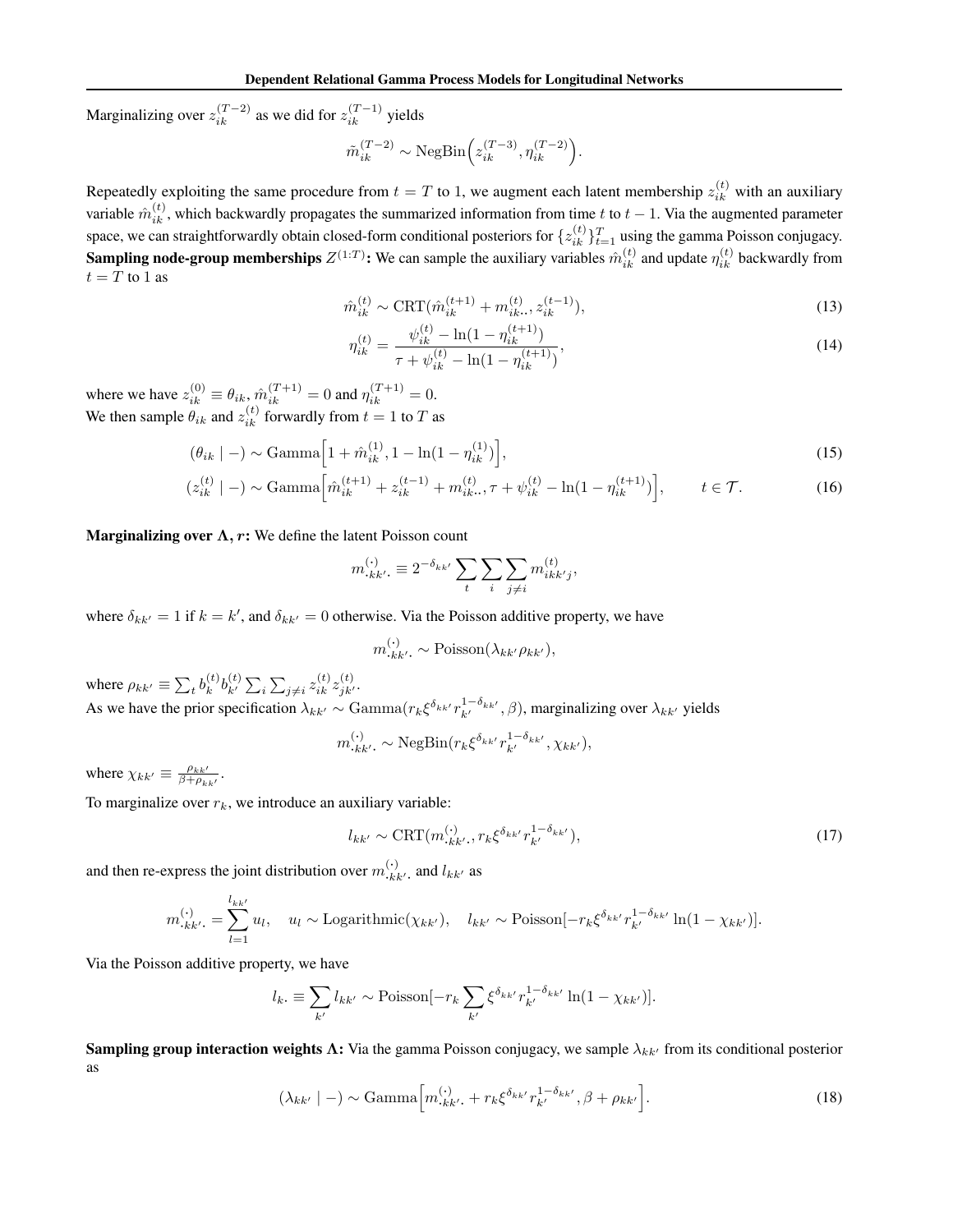#### Algorithm 1 Gibbs sampling algorithm for DRGPM

**Input:** relational data  $\{A^{(t)}\}_{t=1}^T$ , iterations  $\mathcal{J}$ . **Initialize** the maximum number of groups K, hyperparameters  $\gamma_0$ ,  $\beta$ ,  $c$ ,  $\tau$ . for  $iter = 1$  to  $J$  do Sample  $\{m_{ij}^{(t)}\}_{i,j,t}$  for non-zero edges (Eq. [6\)](#page-0-0) Sample  $\{m_{ikk'j}^{(t)}\}_{i,j,k,k',t}$  (Eq. [7\)](#page-1-0) and update  $m_{\cdot \mathit{kk}^\prime \cdot}^{(\cdot)} = \sum_{t} \sum_{i,j\neq i} m_{i \mathit{kk}^\prime j}^{(t)}$  $m_{ik\cdot\cdot}^{(t)} = \sum_{j\neq i,k'} m_{ikk'j}^{(t)}$ <br>for  $t = 1$  to T do Sample  $\{b_k^{(t)}\}$  ${k^{(t)}}_k$  (Eqs. [8;](#page-1-0) [9\)](#page-1-0) end for Sample  $\{\omega_k\}_k$  (Eq. [10\)](#page-1-0) and  $\phi$  (Eq. [11\)](#page-2-0) for  $t = T$  to 1 do Sample  $\{\hat{m}_{ik}^{(t)}\}_{i,k}$  (Eq. [13\)](#page-3-0) and update  $\{\eta_{ik}^{(t)}\}_{i,k}$  (Eq. [14\)](#page-3-0) end for Sample  $\{\theta_{ik}\}_{i,k}$  (Eq. [15\)](#page-3-0) for  $t = 1$  to  $T$  do Sample  $\{z_{ik}^{(t)}\}_{i,k}$  (Eq. [16\)](#page-3-0) end for Sample  $\{l_{kk'}\}_{k,k'}$  (Eq. [17\)](#page-3-0) and update  $\rho_{kk'} = \sum_{t,i,j\neq i} b_k^{(t)}$  ${}_{k}^{(t)}b_{k'}^{(t)}z_{ik}^{(t)}z_{jk'}^{(t)},\ \ \chi_{kk'}=\frac{\rho_{kk'}}{\rho_{kk'}+}$  $p_{kk'} = \sum_{t,i,j \neq i} o_k o_{k'} \, \lambda_{ik} \, \lambda_{jk'}, \quad \lambda_{kk'} = \rho_{kk'} + \beta$ <br>Sample  $\{\lambda_{kk'}\}_{k,k'}$  (Eq. [18\)](#page-3-0),  $\{r_k\}_k$  (Eq. 19), and  $\xi$  (Eq. 20) end for Output posterior means:  $\{z_{ik}^{(1:T)}\}_{i,k}, \{\theta_{ik}\}_{i,k}, \{r_k\}_k, \xi, \{\lambda_{kk'}\}_{k,k'}, \{b_k^{(1:T)}\}$  $\binom{1:1}{k}$ 

where  $\rho_{kk'} \equiv \sum_t b_k^{(t)}$  ${}^{(t)}_k b^{(t)}_k \sum_i \sum_{j\neq i} z^{(t)}_{ik} z^{(t)}_{jk'}.$ 

**Sampling group weight**  $r_k$ : Using the gamma-Poisson conjugacy, we sample  $r_k$  as

$$
(r_k \mid -) \sim \text{Gamma}\Big[\frac{\gamma_0}{K} + \sum_{k'} l_{kk'}, c - \sum_{k'} \xi^{\delta_{kk'}} r_{k'}^{1 - \delta_{kk'}} \ln(1 - \chi_{kk'})\Big].
$$
 (19)

**Sampling**  $\xi$ **:** Using the gamma-Poisson conjugacy, we sample

$$
(\xi \mid -) \sim \text{Gamma}\left[1 + \sum_{k} l_{kk}, 1 - \sum_{k} r_{k} \ln(1 - \chi_{kk})\right].
$$
 (20)

The full procedure of our Gibbs sampling algorithm is summarized in Algorithm 1.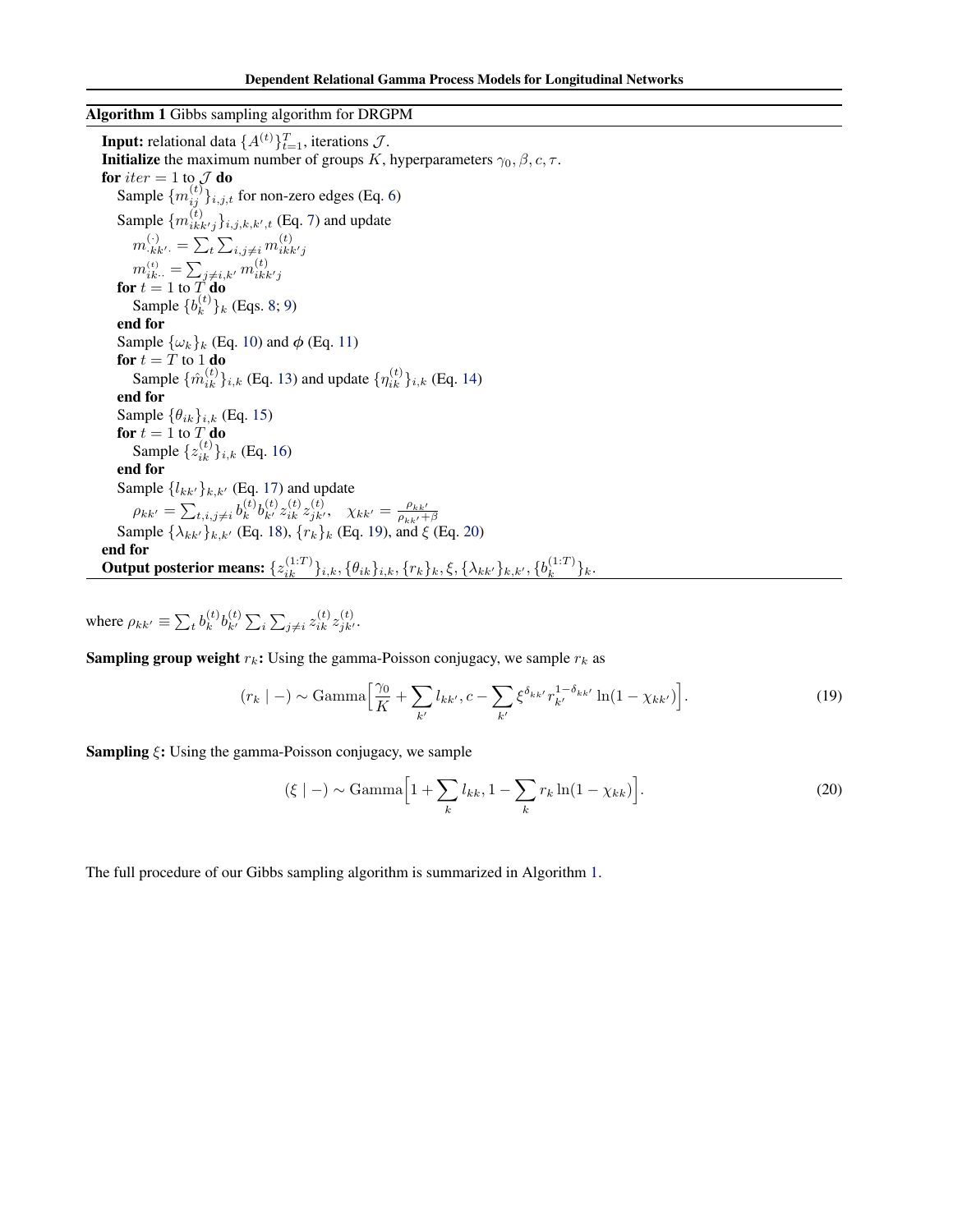# C. Additional Experimental Results

### C.1. Simulation Study

We also compare DRGPM based on the thinned CRM framework against DPGM that only models time-evolving node memberships to clarify the contributions by modelling group birth/death dynamics. To this end, we apply DPGM on the same synthetic data used in Section 5.1. The inferred link probabilities and node-group associations  $z_{ik}^{(t)}\lambda_{kk}$  by DPGM are depicted in columns (d) and (e) of Figure 6, respectively. The inferred link probabilities and node-group associations by DRGPM are depicted in columns (b) and (c) of Figure 6, respectively. We note that both DPGM and DRGPM infer fewer numbers of groups than D-GPPF because dynamic node-group connections are explicitly modelled by time-evolving node memberships in the former two methods. In particular, we notice that DPGM unavoidably generates some redundant groups that lack interpretability. This is due to that DPGM assumes the inferred group weights to be static throughout the whole time period.



Figure 6. Five selected snapshots of the simulated network as shown in column (a). The link probabilities inferred by DRGPM and DPGM are shown in columns (b) and (d), respectively. The association weights of each node (row variable) to the groups (column variable), as shown in columns (c) and (e), can be calculated as  $z_{ik}^{(t)} \lambda_{kk}^{(t)}$  for DRGPM and  $z_{ik}^{(t)} \lambda_{kk}$  for DPGM, respectively. The pixel values are displayed on  $log_{10}$  scale.